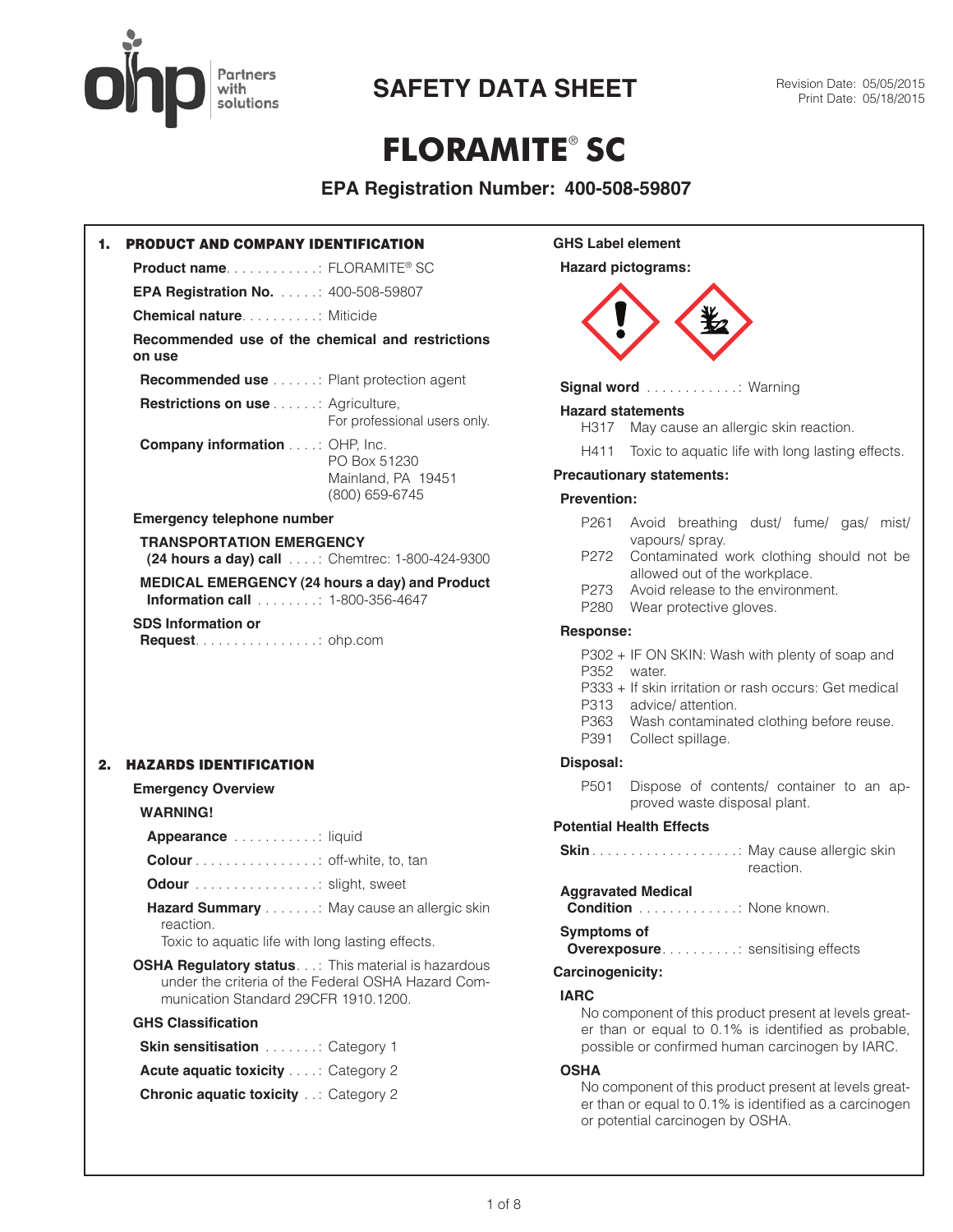

# **FLORAMITE**® **SC**

### **EPA Registration Number: 400-508-59807**

#### **NTP**

No component of this product present at levels greater than or equal to 0.1% is identified as a known or anticipated carcinogen by NTP.

#### 3. COMPOSITION/INFORMATION ON INGREDIENTS

**Substance / Mixture** . . . . . . : Mixture

**Chemical nature** . . . . . . . . . : Miticide

#### **Hazardous components**

| <b>Chemical</b>   |             | Concentration  |  |
|-------------------|-------------|----------------|--|
| <b>Name</b>       | CAS-No.     | (%)            |  |
| <b>Bifenazate</b> | 149877-41-8 | $>= 20 - < 30$ |  |

#### 4. FIRST AID MEASURES

| or doctor/ physician. |
|-----------------------|

**In case of skin contact** . . . : Remove contaminated clothing and shoes.

Call a POISON CENTER or doctor/ physician.

- **In case of eye contact** . . . . : Call a POISON CENTER or doctor/ physician.
- **If swallowed** . . . . . . . . . . . . : Call a physician or poison control center immediately. Do not induce vomiting without medical advice.

**Notes to physician** . . . . . . . : The first aid procedure should be established in consultation with the doctor responsible for industrial medicine.

#### 5. FIREFIGHTING MEASURES

| <b>Suitable extinguishing</b><br><b>media</b> Extinguishing media -                                                                                      | large fires<br>Alcohol-resistant foam<br>(on small fires)<br>Carbon dioxide (CO2)<br>Dry chemical |
|----------------------------------------------------------------------------------------------------------------------------------------------------------|---------------------------------------------------------------------------------------------------|
| <b>Unsuitable extinguishing</b><br><b>media</b> Water spray jet                                                                                          |                                                                                                   |
| <b>Specific hazards</b><br><b>during fire-fighting</b> No information available.                                                                         |                                                                                                   |
| Specific extinguishing<br><b>methods</b> Use extinguishing mea-<br>sures that are appropriate to local circumstances and<br>the surrounding environment. |                                                                                                   |
|                                                                                                                                                          |                                                                                                   |

**Further information** . . . . . . . : Prevent fire extinguishing water from contaminating surface water or the ground water system.

#### **Special protective equipment**

**for firefighters** . . . . . . . . . : In the event of fire, wear self-contained breathing apparatus. Complete suit protecting against chemicals Full protective flameproof clothing

#### 6. ACCIDENTAL RELEASE MEASURES

#### **Personal precautions, protective equipment and emergency procedures** . . : Wear suitable protective

equipment.

Avoid contact with skin and eyes.

#### **Environmental**

**precautions** . . . . . . . . . . . . . Do not allow material to contaminate ground water system.

#### **Methods and materials for containment and**

**cleaning up** . . . . . . . . . . . . : Soak up with inert absorbent material (e.g. sand, silica gel, acid binder, universal binder, sawdust).

Keep in suitable, closed containers for disposal. Dam up.

Large spills should be collected mechanically (remove by pumping) for disposal.

In accordance with local and national regulations.

#### 7. HANDLING AND STORAGE

**Advice on safe handling** . . : Avoid inhalation, ingestion and contact with skin and eyes. Use only in area provided with appropriate exhaust ventilation.

Wash thoroughly after handling.

#### **Conditions for safe**

**storage** . . . . . . . . . . . . . . . : Keep in a dry, cool place.

#### 8. EXPOSURE CONTROLS / PERSONAL PROTECTION

#### **Components with workplace control parameters**

Contains no substances with occupational exposure limit values.

#### **Engineering measures** . . .: effective ventilation in all processing areas

Ensure that eyewash stations and safety showers are close to the workstation location.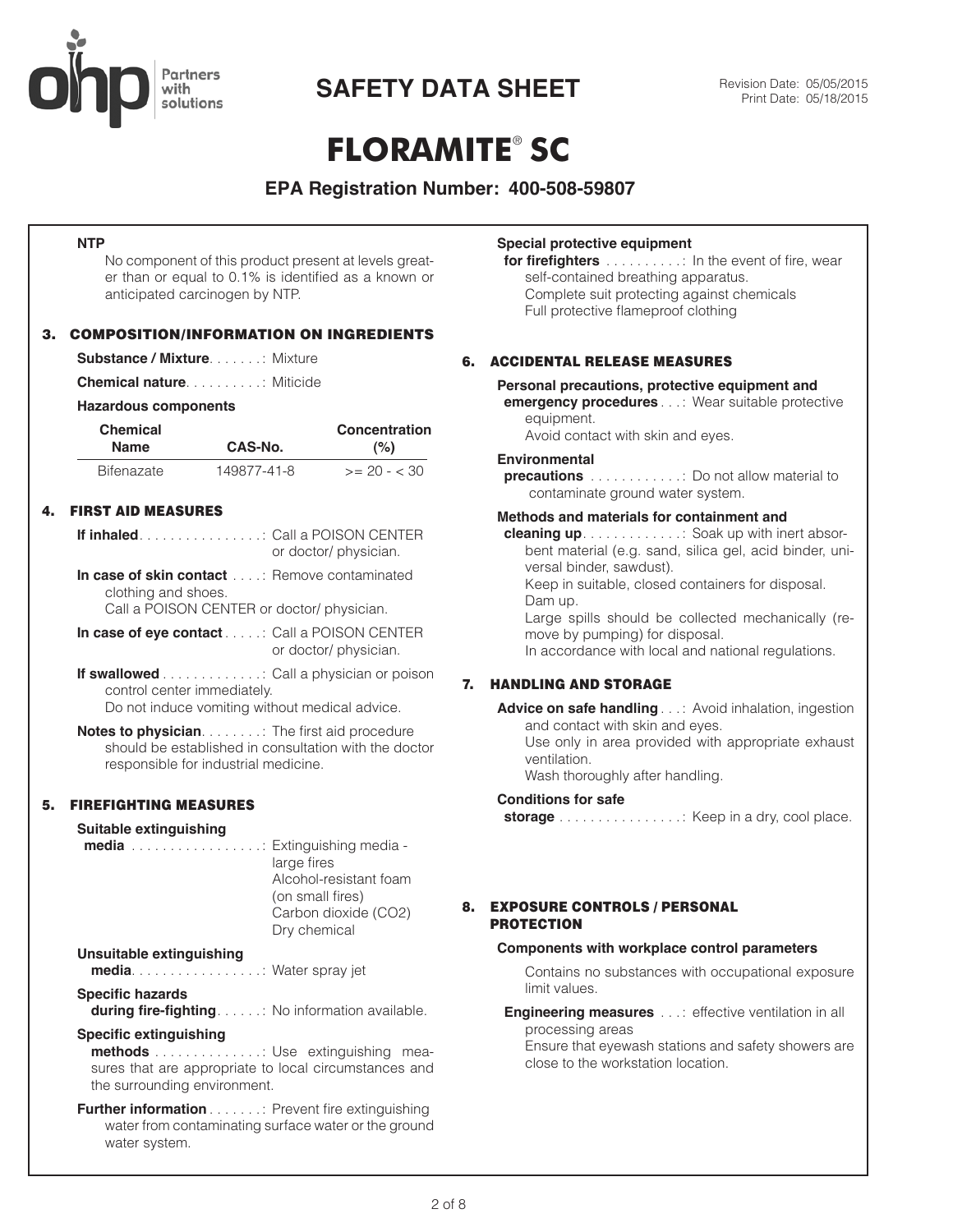

## **FLORAMITE**® **SC**

### **EPA Registration Number: 400-508-59807**

#### **Personal protective equipment**

**Respiratory protection** . . : When workers are facing concentrations above the exposure limit they must use appropriate certified respirators.

#### **Hand protection**

| <b>Remarks</b> Impervious gloves |  |  |
|----------------------------------|--|--|
|----------------------------------|--|--|

| <b>Eye protection</b> Safety glasses with |              |
|-------------------------------------------|--------------|
|                                           | side-shields |

**Skin and body protection** .: impervious clothing

**Hygiene measures** . . . . . . : Ensure adequate ventilation, especially in confined areas. Remove and wash contaminated clothing before reuse.

Handle in accordance with good industrial hygiene and safety practice.

Wash hands before breaks and immediately after handling the product.

#### 9. PHYSICAL AND CHEMICAL PROPERTIES

| <b>Appearance</b> liquid                                                              |
|---------------------------------------------------------------------------------------|
|                                                                                       |
| <b>Odour</b> slight, sweet                                                            |
| <b>Odour Threshold</b> No data available                                              |
|                                                                                       |
| Melting point/range Not applicable                                                    |
| Boiling point/boiling                                                                 |
| <b>Flash point</b> does not flash                                                     |
| <b>Evaporation rate</b> No data available                                             |
| <b>Upper explosion limit</b> Not explosive                                            |
| <b>Lower explosion limit</b> : Not explosive                                          |
| Vapour pressure No data available                                                     |
| <b>Relative vapour density</b> : No data available                                    |
| <b>Relative density</b> 1.050 - 1.070 (25 °C)                                         |
|                                                                                       |
| Solubility(ies)                                                                       |
| Water solubility dispersible                                                          |
| Solubility in<br>other solvents : Description: miscible with<br>most organic solvents |
| <b>Partition coefficient:</b><br>n-octanol/water No data available                    |

| <b>Auto-ignition temperature</b> $\therefore$ > 399 °C                                      |            |
|---------------------------------------------------------------------------------------------|------------|
| <b>Decomposition</b><br><b>temperature</b> No data available                                |            |
| <b>Viscosity</b>                                                                            |            |
| <b>Viscosity, dynamic</b> : 300 - 700 mPa.s (20 °C)                                         |            |
| <b>Viscosity, kinematic</b> No data available                                               |            |
| <b>Explosive properties</b> Not explosive                                                   |            |
| <b>Self-Accelerating decomposition</b><br><b>temperature (SADT):</b> Method: No information | available. |
| <b>Surface tension</b> $\ldots \ldots \ldots$ 42.1 mN/m, 25 °C                              |            |
| <b>Oxidising potential</b> The substance or mixture<br>is not classified as oxidizing.      |            |

### 10. STABILITY AND REACTIVITY

| <b>Reactivity</b> No dangerous reaction<br>known under conditions of normal use. |                       |
|----------------------------------------------------------------------------------|-----------------------|
| <b>Chemical stability</b> Stable under normal                                    | conditions.           |
| <b>Possibility of hazardous</b>                                                  |                       |
| <b>reactions:</b> Hazardous polymerisation                                       | does not occur.       |
| <b>Conditions to avoid</b> Extremes of temperature                               | and direct sunlight.  |
| <b>Incompatible materials</b> : Oxidizing agents                                 |                       |
| <b>Hazardous decomposition</b>                                                   |                       |
| <b>products</b> Carbon oxides                                                    |                       |
|                                                                                  | Nitrogen oxides (NOx) |

#### 11. TOXICOLOGICAL INFORMATION

| <b>Acute toxicity</b>                                          |                                                                                                |
|----------------------------------------------------------------|------------------------------------------------------------------------------------------------|
| Product:                                                       |                                                                                                |
| <b>Acute oral toxicity</b> $\ldots$ $\ldots$ LD50 (Rat, male): | $> 5,000$ mg/kg<br>GLP: yes                                                                    |
|                                                                | LD50 (Rat, female):<br>> 2,000 mg/kg<br>GLP: yes                                               |
| <b>Acute inhalation toxicity</b>                               | : LC50 (Rat): $> 1.94$ mg/l<br>Exposure time: 4 h<br>Test atmosphere:<br>dust/mist<br>GLP: yes |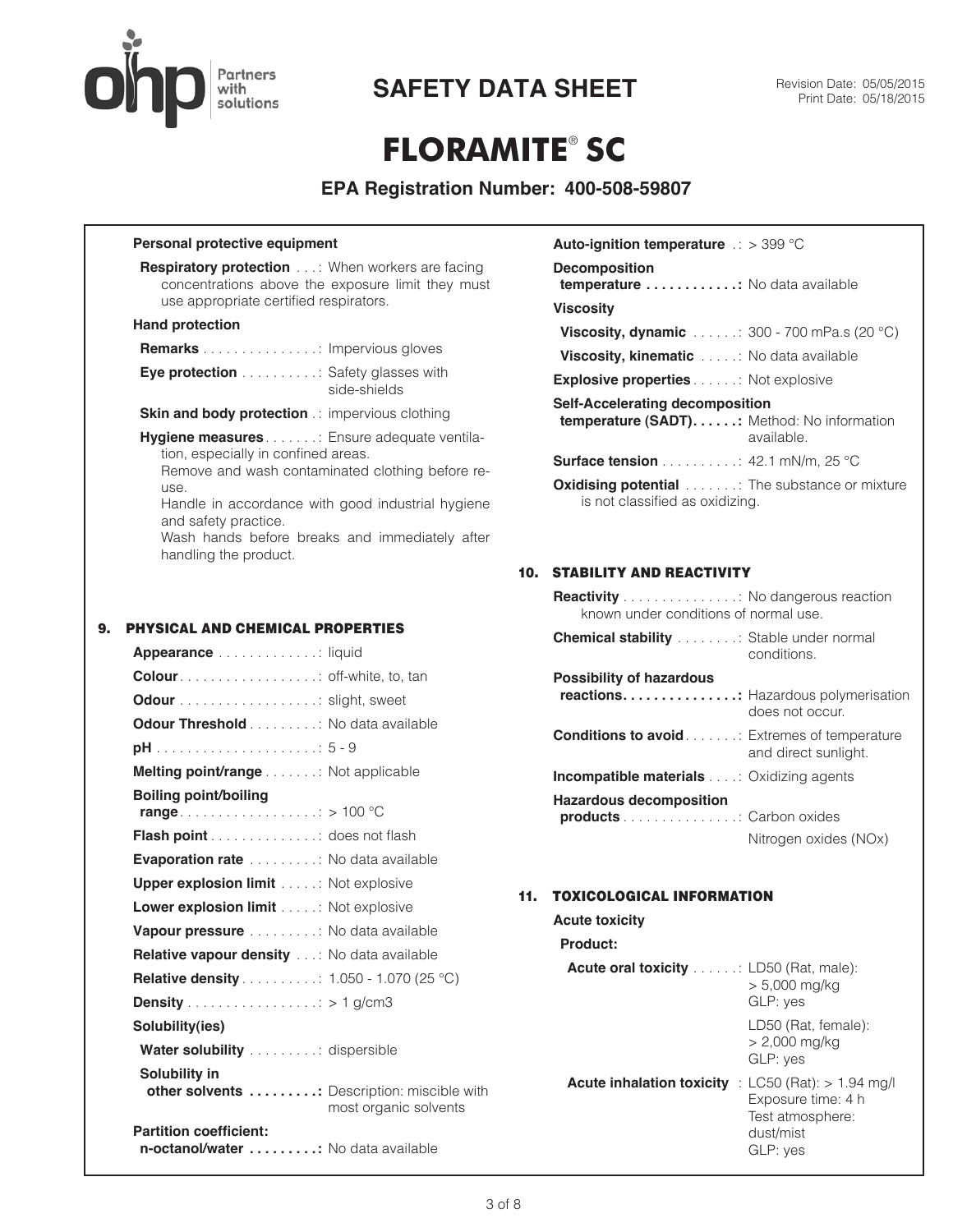

## **FLORAMITE**® **SC**

| Assessment: The substance or mixture has no acute<br>inhalation toxicity<br>Remarks: An LC50/inhalation/4h/rat could not be de-<br>termined because no mortality of rats was observed<br>at the maximum achievable concentration. |                                                                                                                                |    |
|-----------------------------------------------------------------------------------------------------------------------------------------------------------------------------------------------------------------------------------|--------------------------------------------------------------------------------------------------------------------------------|----|
| Acute dermal toxicity.: LD50 Dermal (Rabbit):                                                                                                                                                                                     | $> 5,000$ mg/kg<br>GLP: yes                                                                                                    | P  |
| <b>Components:</b>                                                                                                                                                                                                                |                                                                                                                                |    |
| <b>Bifenazate:</b><br>Acute oral toxicity : LD50 (Rat, male and                                                                                                                                                                   |                                                                                                                                | C  |
|                                                                                                                                                                                                                                   | $female):$ > 5,000 mg/kg<br>Method: OECD Test<br>Guideline 401<br>GLP: yes                                                     |    |
|                                                                                                                                                                                                                                   | LD50 (Mouse, male and<br>$female):$ > 5,000 mg/kg<br>Method: OECD Test<br>Guideline 401<br>GLP: yes                            | Re |
| <b>Acute inhalation</b>                                                                                                                                                                                                           |                                                                                                                                | P  |
| <b>toxicity</b> LC50 (Rat, male and                                                                                                                                                                                               | $female):$ > 4.4 mg/l<br>Exposure time: 4 h<br>Test atmosphere:<br>dust/mist<br>Method: OECD Test<br>Guideline 403<br>GLP: yes | C  |
| Assessment: The substance or mixture has no acute<br>inhalation toxicity<br>Remarks: An LC50/inhalation/4h/rat could not be de-<br>termined because no mortality of rats was observed<br>at the maximum achievable concentration. |                                                                                                                                |    |
| Acute dermal toxicity: LD50 (Rat, male and                                                                                                                                                                                        | $female):$ > 5,000 mg/kg<br>Method: OECD Test<br>Guideline 402                                                                 | Gε |
| <b>Skin corrosion/irritation</b>                                                                                                                                                                                                  | GLP: yes                                                                                                                       | C  |
| Product:                                                                                                                                                                                                                          |                                                                                                                                |    |
| <b>Species</b> Rabbit                                                                                                                                                                                                             |                                                                                                                                |    |
| <b>Result</b> No skin irritation                                                                                                                                                                                                  |                                                                                                                                |    |
|                                                                                                                                                                                                                                   |                                                                                                                                |    |
| <b>Components:</b>                                                                                                                                                                                                                |                                                                                                                                |    |
| <b>Bifenazate:</b>                                                                                                                                                                                                                |                                                                                                                                |    |
| Species Rabbit<br>Exposure time 4 h                                                                                                                                                                                               |                                                                                                                                |    |

| <b>Method</b> OECD Test Guideline 404               |                                                                                                    |
|-----------------------------------------------------|----------------------------------------------------------------------------------------------------|
| <b>Result</b> No skin irritation                    |                                                                                                    |
|                                                     |                                                                                                    |
| Serious eye damage/eye irritation                   |                                                                                                    |
| Product:                                            |                                                                                                    |
| <b>Species</b> Rabbit                               |                                                                                                    |
| Result : No eye irritation                          |                                                                                                    |
|                                                     |                                                                                                    |
| <b>Components:</b>                                  |                                                                                                    |
| <b>Bifenazate:</b>                                  |                                                                                                    |
| <b>Species</b> Rabbit                               |                                                                                                    |
| Result : No eye irritation                          |                                                                                                    |
| Exposure time 48 h                                  |                                                                                                    |
| Method : OECD Test Guideline 405                    |                                                                                                    |
|                                                     |                                                                                                    |
| Respiratory or skin sensitisation                   |                                                                                                    |
| <b>Product:</b>                                     |                                                                                                    |
| Species Guinea pig                                  |                                                                                                    |
| <b>Assessment</b> May cause sensitisation           | by skin contact.                                                                                   |
|                                                     |                                                                                                    |
| <b>Components:</b>                                  |                                                                                                    |
| <b>Bifenazate:</b>                                  |                                                                                                    |
|                                                     | <b>Test Type</b> Maximisation Test (GPMT)                                                          |
| <b>Species</b> Guinea pig                           |                                                                                                    |
| <b>Assessment</b> May cause sensitisation           | by skin contact.                                                                                   |
| <b>Method</b> OECD Test Guideline 406               |                                                                                                    |
|                                                     |                                                                                                    |
| Germ cell mutagenicity                              |                                                                                                    |
| <b>Components:</b>                                  |                                                                                                    |
| <b>Bifenazate:</b>                                  |                                                                                                    |
| <b>Genotoxicity in vitro</b> : Test Type: Ames test | Metabolic activation:<br>with and without<br>metabolic activation<br>Result: negative<br>GLP: yes  |
|                                                     | : Test Type: In Vitro<br>mammalian Cell Gene<br><b>Mutation Test</b><br>Metabolic activation: with |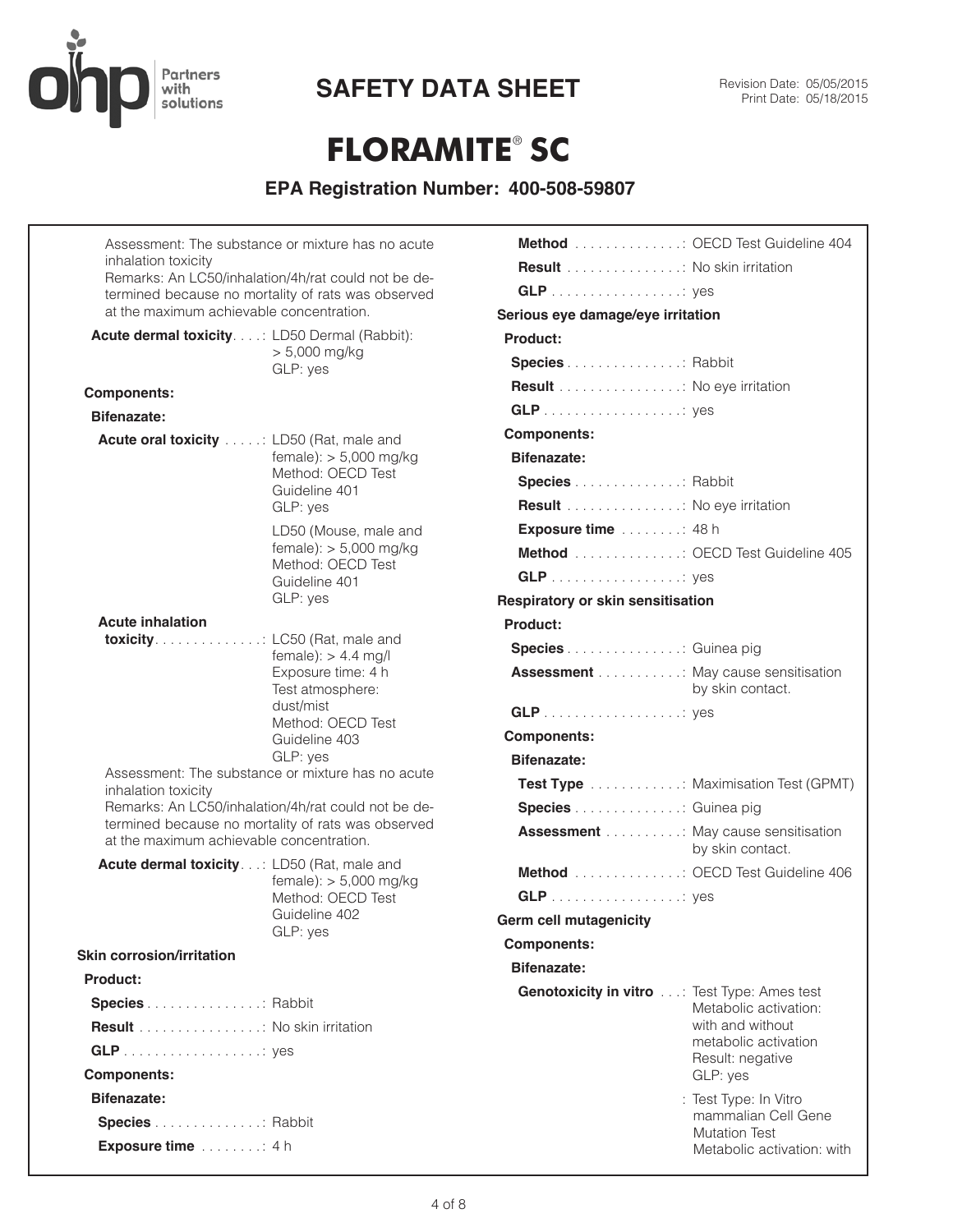

# **FLORAMITE**® **SC**

| and without metabolic<br>activation<br>Result: negative<br>GLP: yes<br>: Test Type: Chromosome<br>aberration test in vitro<br>Metabolic activation: with<br>and without metabolic<br>activation<br>Result: negative<br>GLP: yes | <b>Components:</b><br><b>Bifenazate:</b><br>tion criteria are not met.<br><b>12. ECOLOGICAL INFORMATION</b><br><b>Ecotoxicity</b><br>Product:<br>Toxicity to fish : LC50 (Oncorhynchus | Assessment: Based on available data, the classifica-                                                                                |
|---------------------------------------------------------------------------------------------------------------------------------------------------------------------------------------------------------------------------------|----------------------------------------------------------------------------------------------------------------------------------------------------------------------------------------|-------------------------------------------------------------------------------------------------------------------------------------|
| Genotoxicity in vivo. : Test Type: In vivo<br>micronucleus test<br>Species: Mouse<br>Result: negative<br>GLP: yes<br><b>Germ cell mutagenicity</b><br>- Assessment : Animal testing did not                                     | Toxicity to daphnia and other<br>aquatic invertebrates: EC50 (Daphnia magna<br>Toxicity to algae: EC50 (Algae): 1.3 mg/l                                                               | mykiss (rainbow trout)):<br>$1.4$ mg/l<br>Exposure time: 96 h<br>(Water flea)): $1.4 \text{ mg/l}$<br>Exposure time: 48 h           |
| show any mutagenic effects.<br>Carcinogenicity                                                                                                                                                                                  |                                                                                                                                                                                        | Exposure time: 72 h                                                                                                                 |
| <b>Components:</b>                                                                                                                                                                                                              | <b>Components:</b>                                                                                                                                                                     |                                                                                                                                     |
| Bifenazate:                                                                                                                                                                                                                     | <b>Bifenazate:</b>                                                                                                                                                                     |                                                                                                                                     |
| Carcinogenicity<br>- Assessment Animal testing did not<br>show any carcinogenic effects.<br><b>Reproductive toxicity</b>                                                                                                        | Toxicity to fish : LC50 (Lepomis                                                                                                                                                       | macrochirus (Bluegill<br>sunfish)): 0.58 mg/l<br>Exposure time: 96 h<br>Test Type:<br>flow-through test                             |
| <b>Components:</b>                                                                                                                                                                                                              |                                                                                                                                                                                        | GLP: yes                                                                                                                            |
| <b>Bifenazate:</b><br><b>Reproductive toxicity -</b><br><b>Assessment</b> No toxicity to<br>reproduction<br>No effects on or via<br>lactation<br><b>STOT - single exposure</b>                                                  |                                                                                                                                                                                        | LC50 (Oncorhynchus<br>mykiss (rainbow trout)):<br>$0.76$ mg/l<br>Exposure time: 96 h<br>Test Type:<br>flow-through test<br>GLP: yes |
| <b>Product:</b>                                                                                                                                                                                                                 | Toxicity to daphnia and other                                                                                                                                                          |                                                                                                                                     |
| Assessment: Based on available data, the classifica-<br>tion criteria are not met.                                                                                                                                              | aquatic invertebrates: EC50 (Daphnia magna                                                                                                                                             | (Water flea)): 0.5 mg/l<br>Exposure time: 48 h                                                                                      |
| <b>Components:</b>                                                                                                                                                                                                              |                                                                                                                                                                                        | Test Type:                                                                                                                          |
| <b>Bifenazate:</b><br>Assessment: Based on available data, the classifica-<br>tion criteria are not met.                                                                                                                        |                                                                                                                                                                                        | flow-through test<br>GLP: yes<br>LC50 (Crassostrea virgi-                                                                           |
| <b>STOT - repeated exposure</b>                                                                                                                                                                                                 |                                                                                                                                                                                        | nica): 0.42 mg/l                                                                                                                    |
| Product:<br>Assessment: Based on available data, the classifica-<br>tion criteria are not met.                                                                                                                                  |                                                                                                                                                                                        | Exposure time: 96 h<br>Test Type:<br>flow-through test<br>GLP: yes                                                                  |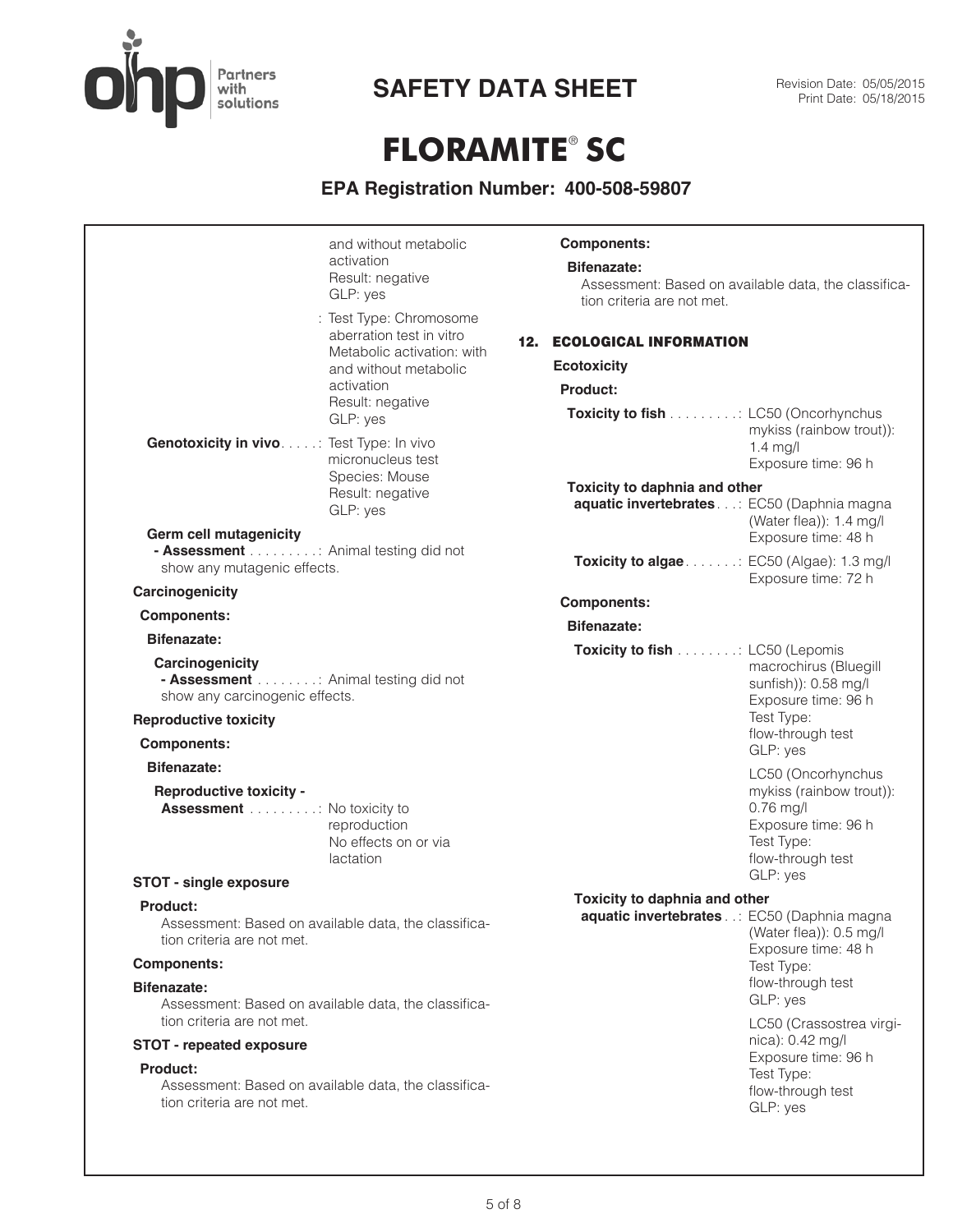

٠

# **FLORAMITE**® **SC**

| <b>Toxicity to algae</b> : IC50 (Lemna gibba): |                                                                                                         |                                                                                                 | GLP: yes                                                                                         |
|------------------------------------------------|---------------------------------------------------------------------------------------------------------|-------------------------------------------------------------------------------------------------|--------------------------------------------------------------------------------------------------|
|                                                | $> 3.82$ mg/l<br>Exposure time: 7 d<br>Analytical monitoring: yes<br>GLP: yes                           |                                                                                                 | ErC50 (Anabaena flos-<br>aquae (cyanobacteri-<br>$um)): > 4.48$ mg/l<br>Exposure time: 96 h      |
|                                                | NOEC (Lemna gibba): ><br>$3.82$ mg/l<br>Exposure time: 7 d<br>Analytical monitoring: yes<br>GLP: yes    |                                                                                                 | GLP: yes<br>NOEC (Skeletonema<br>costatum): 0.2 mg/l<br>Exposure time: 96 h<br>GLP: yes          |
|                                                | NOEC (Selenastrum<br>capricornutum (green<br>algae)): 0.25 mg/l<br>Exposure time: 96 h<br>GLP: yes      |                                                                                                 | EbC50 (Skeletonema<br>costatum): 0.3 mg/l<br>Exposure time: 96 h<br>GLP: yes                     |
|                                                | ErC50 (Selenastrum<br>capricornutum (green<br>$algae$ ): > 2.02 mg/l<br>Exposure time: 96 h<br>GLP: yes | <b>M-Factor (Acute</b>                                                                          | ErC50 (Skeletonema<br>costatum): 0.36 mg/l<br>Exposure time: 96 h<br>GLP: yes                    |
|                                                | EbC50 (Selenastrum                                                                                      | aquatic toxicity) 1                                                                             |                                                                                                  |
|                                                | capricornutum (green<br>algae)): 0.9 mg/l<br>Exposure time: 96 h<br>GLP: yes                            | <b>Toxicity to fish</b><br>(Chronic toxicity) : NOEC (Oncorhynchus                              | mykiss (rainbow trout)):<br>$0.017$ mg/l                                                         |
|                                                | NOEC (Navicula pellicu-<br>losa): 0.52 mg/l<br>Exposure time: 96 h<br>GLP: yes                          |                                                                                                 | Exposure time: 87 d<br>Test Type: flow-through<br>test<br>Analytical monitoring: yes<br>GLP: yes |
|                                                | EbC50 (Navicula pellicu-<br>losa): 0.82 mg/l<br>Exposure time: 96 h<br>GLP: yes                         | Toxicity to daphnia and other aquatic invertebrates<br>(Chronic toxicity) : NOEC (Daphnia magna | (Water flea)): 0.15 mg/l<br>Exposure time: 21 d                                                  |
|                                                | ErC50 (Navicula pellicu-<br>losa): 1.4 mg/l<br>Exposure time: 96 h                                      | <b>M-Factor (Chronic</b>                                                                        | Analytical monitoring: yes<br>GLP: yes                                                           |
|                                                | GLP: yes                                                                                                | aquatic toxicity) : 1                                                                           |                                                                                                  |
|                                                | NOEC(b) (Anabaena<br>flos-aquae (cyanobacteri-<br>um)): 0.53 mg/l<br>Exposure time: 96 h<br>GLP: yes    | <b>Toxicity to soil</b><br>dwelling organisms: LC50 (Eisenia fetida                             | $(earthworms))$ : > 1,250<br>mg/kg<br>Exposure time: 14 d                                        |
|                                                | NOEC(r) (Anabaena<br>flos-aquae (cyanobacteri-<br>um)): 1.13 mg/l<br>Exposure time: 96 h<br>GLP: yes    |                                                                                                 | GLP: yes<br>NOEC (Eisenia fetida<br>(earthworms)): 95 mg/kg<br>Exposure time: 14 d<br>GLP: yes   |
|                                                | EbC50 (Anabaena flos-<br>aquae (cyanobacteri-<br>um)): 1.8 mg/l<br>Exposure time: 96 h                  |                                                                                                 |                                                                                                  |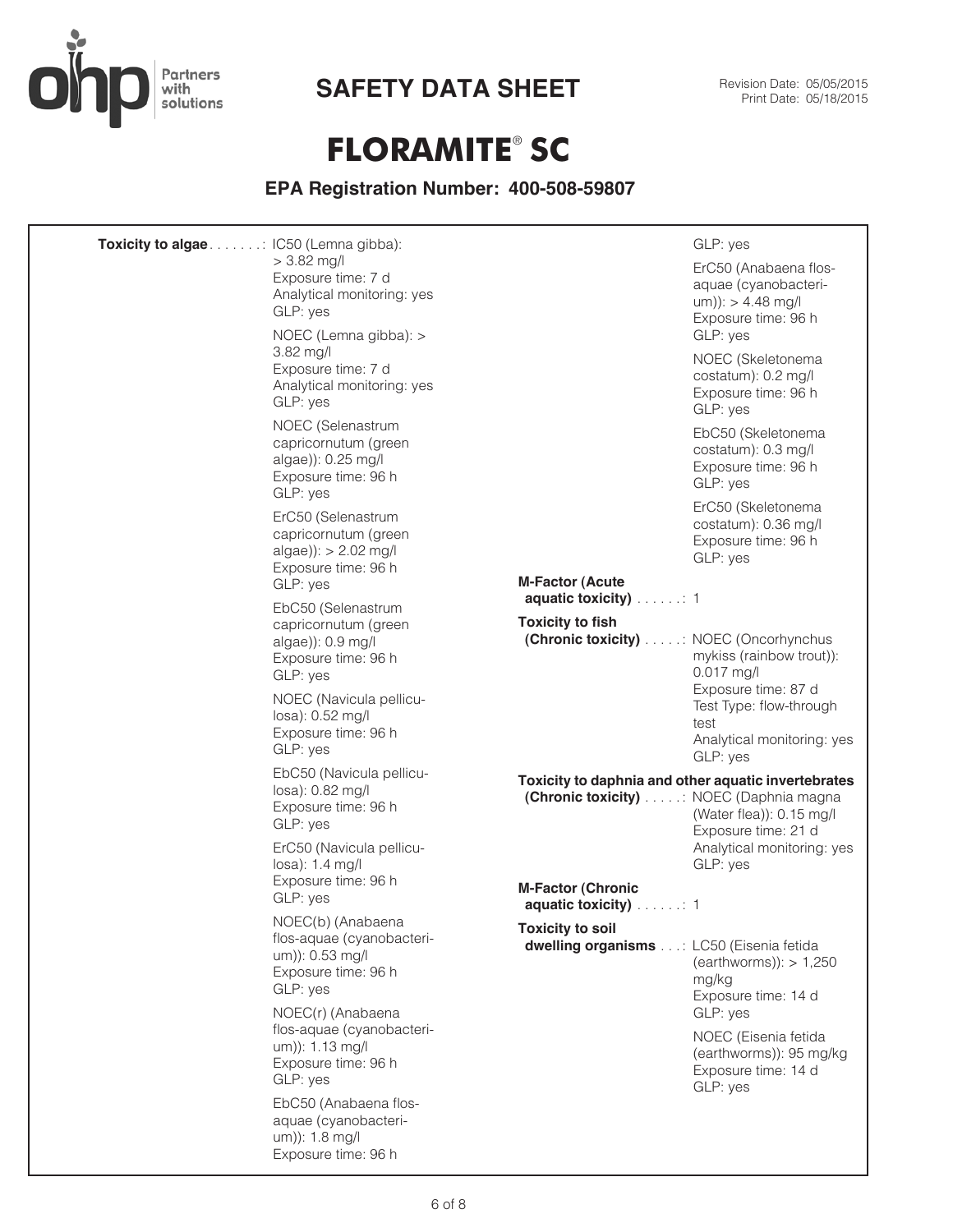

# **FLORAMITE**® **SC**

| <b>International Regulation</b><br>(bees)): 8.50 µg/bee<br><b>IATA-DGR</b><br>Exposure time: 48 h<br>End point: mortality<br><b>UN/ID No.</b> UN 3082<br>GLP: yes<br>Proper shipping name ENVIRONMENTALLY<br>HAZARDOUS SUBSTANCE, LIQUID, N.O.S.<br><b>Persistence and degradability</b><br>(Bifenazate)<br>Product:<br><b>Biodegradability.</b> : Result: Not readily<br>Packing group III<br>biodegradable.<br>Remarks: Not readily biodegradable.<br>Labels Miscellaneous<br><b>Components:</b><br><b>Packing instruction</b><br>Bifenazate:<br><b>Packing instruction</b><br><b>Biodegradability</b> : Result: According to the<br>(passenger aircraft) 964<br>results of tests of biodegradability this product is not<br><b>IMDG-Code</b><br>readily biodegradable.<br><b>UN number</b> UN 3082<br><b>Bioaccumulative potential</b><br>Proper shipping name: ENVIRONMENTALLY<br><b>Components:</b><br>HAZARDOUS SUBSTANCE, LIQUID, N.O.S.<br>Bifenazate:<br>(Bifenazate)<br><b>Class</b> 9<br><b>Partition coefficient:</b><br><b>n-octanol/water</b> $\ldots$ is log Pow: 3.4 (25 °C)<br>Packing group : III<br><b>Mobility in soil</b><br>Labels 9<br><b>EmS Code</b> . F-A, S-F<br>Product:<br>Mobility : Remarks: No data<br>Marine pollutant yes<br>available<br>Transport in bulk according to Annex II of MARPOL<br>73/78 and the IBC Code<br>Other adverse effects<br>Not applicable for product as supplied.<br><b>Product:</b><br><b>National Regulations</b><br><b>Additional ecological</b><br><b>information</b> An environmental hazard<br><b>49 CFR</b><br>cannot be excluded in the event of unprofessional<br><b>UN/ID/NA number UN 3082</b><br>handling or disposal.<br>Proper shipping name: ENVIRONMENTALLY<br>Toxic to aquatic life with long lasting effects.<br>HAZARDOUS SUBSTANCES, LIQUID, N.O.S.<br>(Bifenazate)<br><b>DISPOSAL CONSIDERATIONS</b><br>13.<br>Packing group : III<br><b>Disposal methods</b><br>Labels CLASS 9<br><b>Waste from residues</b> The product should not<br>ERG Code 171<br>be allowed to enter drains, water courses or the soil.<br>Marine pollutant yes(Bifenazate)<br>Do not contaminate ponds, waterways or ditches<br>with chemical or used container.<br><b>Remarks</b> Above applies only to<br>Offer surplus and non-recyclable solutions to a<br>containers over 119 gallons or 450 liters. Not regulat-<br>licensed disposal company.<br>ed if shipped in packages less than or equal to 119<br>gallons (450 liters).<br><b>Contaminated packaging: Empty remaining</b><br>Not regulated by DOT and TDG if shipped or trans-<br>contents.<br>ported in packaging less than 450 liters by road and/<br>Dispose of as unused product.<br>or rail.<br>Do not re-use empty containers. |  | <b>Toxicity to terrestrial</b>  | <b>14. TRANSPORT INFORMATION</b> |
|----------------------------------------------------------------------------------------------------------------------------------------------------------------------------------------------------------------------------------------------------------------------------------------------------------------------------------------------------------------------------------------------------------------------------------------------------------------------------------------------------------------------------------------------------------------------------------------------------------------------------------------------------------------------------------------------------------------------------------------------------------------------------------------------------------------------------------------------------------------------------------------------------------------------------------------------------------------------------------------------------------------------------------------------------------------------------------------------------------------------------------------------------------------------------------------------------------------------------------------------------------------------------------------------------------------------------------------------------------------------------------------------------------------------------------------------------------------------------------------------------------------------------------------------------------------------------------------------------------------------------------------------------------------------------------------------------------------------------------------------------------------------------------------------------------------------------------------------------------------------------------------------------------------------------------------------------------------------------------------------------------------------------------------------------------------------------------------------------------------------------------------------------------------------------------------------------------------------------------------------------------------------------------------------------------------------------------------------------------------------------------------------------------------------------------------------------------------------------------------------------------------------------------------------------------------------------------------------------------------------------------------------------------------------------------------------------------------------------------------------------------|--|---------------------------------|----------------------------------|
|                                                                                                                                                                                                                                                                                                                                                                                                                                                                                                                                                                                                                                                                                                                                                                                                                                                                                                                                                                                                                                                                                                                                                                                                                                                                                                                                                                                                                                                                                                                                                                                                                                                                                                                                                                                                                                                                                                                                                                                                                                                                                                                                                                                                                                                                                                                                                                                                                                                                                                                                                                                                                                                                                                                                                          |  | organisms: LD50 (Apis mellifera |                                  |
|                                                                                                                                                                                                                                                                                                                                                                                                                                                                                                                                                                                                                                                                                                                                                                                                                                                                                                                                                                                                                                                                                                                                                                                                                                                                                                                                                                                                                                                                                                                                                                                                                                                                                                                                                                                                                                                                                                                                                                                                                                                                                                                                                                                                                                                                                                                                                                                                                                                                                                                                                                                                                                                                                                                                                          |  |                                 |                                  |
|                                                                                                                                                                                                                                                                                                                                                                                                                                                                                                                                                                                                                                                                                                                                                                                                                                                                                                                                                                                                                                                                                                                                                                                                                                                                                                                                                                                                                                                                                                                                                                                                                                                                                                                                                                                                                                                                                                                                                                                                                                                                                                                                                                                                                                                                                                                                                                                                                                                                                                                                                                                                                                                                                                                                                          |  |                                 |                                  |
|                                                                                                                                                                                                                                                                                                                                                                                                                                                                                                                                                                                                                                                                                                                                                                                                                                                                                                                                                                                                                                                                                                                                                                                                                                                                                                                                                                                                                                                                                                                                                                                                                                                                                                                                                                                                                                                                                                                                                                                                                                                                                                                                                                                                                                                                                                                                                                                                                                                                                                                                                                                                                                                                                                                                                          |  |                                 |                                  |
|                                                                                                                                                                                                                                                                                                                                                                                                                                                                                                                                                                                                                                                                                                                                                                                                                                                                                                                                                                                                                                                                                                                                                                                                                                                                                                                                                                                                                                                                                                                                                                                                                                                                                                                                                                                                                                                                                                                                                                                                                                                                                                                                                                                                                                                                                                                                                                                                                                                                                                                                                                                                                                                                                                                                                          |  |                                 |                                  |
|                                                                                                                                                                                                                                                                                                                                                                                                                                                                                                                                                                                                                                                                                                                                                                                                                                                                                                                                                                                                                                                                                                                                                                                                                                                                                                                                                                                                                                                                                                                                                                                                                                                                                                                                                                                                                                                                                                                                                                                                                                                                                                                                                                                                                                                                                                                                                                                                                                                                                                                                                                                                                                                                                                                                                          |  |                                 |                                  |
|                                                                                                                                                                                                                                                                                                                                                                                                                                                                                                                                                                                                                                                                                                                                                                                                                                                                                                                                                                                                                                                                                                                                                                                                                                                                                                                                                                                                                                                                                                                                                                                                                                                                                                                                                                                                                                                                                                                                                                                                                                                                                                                                                                                                                                                                                                                                                                                                                                                                                                                                                                                                                                                                                                                                                          |  |                                 |                                  |
|                                                                                                                                                                                                                                                                                                                                                                                                                                                                                                                                                                                                                                                                                                                                                                                                                                                                                                                                                                                                                                                                                                                                                                                                                                                                                                                                                                                                                                                                                                                                                                                                                                                                                                                                                                                                                                                                                                                                                                                                                                                                                                                                                                                                                                                                                                                                                                                                                                                                                                                                                                                                                                                                                                                                                          |  |                                 |                                  |
|                                                                                                                                                                                                                                                                                                                                                                                                                                                                                                                                                                                                                                                                                                                                                                                                                                                                                                                                                                                                                                                                                                                                                                                                                                                                                                                                                                                                                                                                                                                                                                                                                                                                                                                                                                                                                                                                                                                                                                                                                                                                                                                                                                                                                                                                                                                                                                                                                                                                                                                                                                                                                                                                                                                                                          |  |                                 |                                  |
|                                                                                                                                                                                                                                                                                                                                                                                                                                                                                                                                                                                                                                                                                                                                                                                                                                                                                                                                                                                                                                                                                                                                                                                                                                                                                                                                                                                                                                                                                                                                                                                                                                                                                                                                                                                                                                                                                                                                                                                                                                                                                                                                                                                                                                                                                                                                                                                                                                                                                                                                                                                                                                                                                                                                                          |  |                                 |                                  |
|                                                                                                                                                                                                                                                                                                                                                                                                                                                                                                                                                                                                                                                                                                                                                                                                                                                                                                                                                                                                                                                                                                                                                                                                                                                                                                                                                                                                                                                                                                                                                                                                                                                                                                                                                                                                                                                                                                                                                                                                                                                                                                                                                                                                                                                                                                                                                                                                                                                                                                                                                                                                                                                                                                                                                          |  |                                 |                                  |
|                                                                                                                                                                                                                                                                                                                                                                                                                                                                                                                                                                                                                                                                                                                                                                                                                                                                                                                                                                                                                                                                                                                                                                                                                                                                                                                                                                                                                                                                                                                                                                                                                                                                                                                                                                                                                                                                                                                                                                                                                                                                                                                                                                                                                                                                                                                                                                                                                                                                                                                                                                                                                                                                                                                                                          |  |                                 |                                  |
|                                                                                                                                                                                                                                                                                                                                                                                                                                                                                                                                                                                                                                                                                                                                                                                                                                                                                                                                                                                                                                                                                                                                                                                                                                                                                                                                                                                                                                                                                                                                                                                                                                                                                                                                                                                                                                                                                                                                                                                                                                                                                                                                                                                                                                                                                                                                                                                                                                                                                                                                                                                                                                                                                                                                                          |  |                                 |                                  |
|                                                                                                                                                                                                                                                                                                                                                                                                                                                                                                                                                                                                                                                                                                                                                                                                                                                                                                                                                                                                                                                                                                                                                                                                                                                                                                                                                                                                                                                                                                                                                                                                                                                                                                                                                                                                                                                                                                                                                                                                                                                                                                                                                                                                                                                                                                                                                                                                                                                                                                                                                                                                                                                                                                                                                          |  |                                 |                                  |
|                                                                                                                                                                                                                                                                                                                                                                                                                                                                                                                                                                                                                                                                                                                                                                                                                                                                                                                                                                                                                                                                                                                                                                                                                                                                                                                                                                                                                                                                                                                                                                                                                                                                                                                                                                                                                                                                                                                                                                                                                                                                                                                                                                                                                                                                                                                                                                                                                                                                                                                                                                                                                                                                                                                                                          |  |                                 |                                  |
|                                                                                                                                                                                                                                                                                                                                                                                                                                                                                                                                                                                                                                                                                                                                                                                                                                                                                                                                                                                                                                                                                                                                                                                                                                                                                                                                                                                                                                                                                                                                                                                                                                                                                                                                                                                                                                                                                                                                                                                                                                                                                                                                                                                                                                                                                                                                                                                                                                                                                                                                                                                                                                                                                                                                                          |  |                                 |                                  |
|                                                                                                                                                                                                                                                                                                                                                                                                                                                                                                                                                                                                                                                                                                                                                                                                                                                                                                                                                                                                                                                                                                                                                                                                                                                                                                                                                                                                                                                                                                                                                                                                                                                                                                                                                                                                                                                                                                                                                                                                                                                                                                                                                                                                                                                                                                                                                                                                                                                                                                                                                                                                                                                                                                                                                          |  |                                 |                                  |
|                                                                                                                                                                                                                                                                                                                                                                                                                                                                                                                                                                                                                                                                                                                                                                                                                                                                                                                                                                                                                                                                                                                                                                                                                                                                                                                                                                                                                                                                                                                                                                                                                                                                                                                                                                                                                                                                                                                                                                                                                                                                                                                                                                                                                                                                                                                                                                                                                                                                                                                                                                                                                                                                                                                                                          |  |                                 |                                  |
|                                                                                                                                                                                                                                                                                                                                                                                                                                                                                                                                                                                                                                                                                                                                                                                                                                                                                                                                                                                                                                                                                                                                                                                                                                                                                                                                                                                                                                                                                                                                                                                                                                                                                                                                                                                                                                                                                                                                                                                                                                                                                                                                                                                                                                                                                                                                                                                                                                                                                                                                                                                                                                                                                                                                                          |  |                                 |                                  |
|                                                                                                                                                                                                                                                                                                                                                                                                                                                                                                                                                                                                                                                                                                                                                                                                                                                                                                                                                                                                                                                                                                                                                                                                                                                                                                                                                                                                                                                                                                                                                                                                                                                                                                                                                                                                                                                                                                                                                                                                                                                                                                                                                                                                                                                                                                                                                                                                                                                                                                                                                                                                                                                                                                                                                          |  |                                 |                                  |
|                                                                                                                                                                                                                                                                                                                                                                                                                                                                                                                                                                                                                                                                                                                                                                                                                                                                                                                                                                                                                                                                                                                                                                                                                                                                                                                                                                                                                                                                                                                                                                                                                                                                                                                                                                                                                                                                                                                                                                                                                                                                                                                                                                                                                                                                                                                                                                                                                                                                                                                                                                                                                                                                                                                                                          |  |                                 |                                  |
|                                                                                                                                                                                                                                                                                                                                                                                                                                                                                                                                                                                                                                                                                                                                                                                                                                                                                                                                                                                                                                                                                                                                                                                                                                                                                                                                                                                                                                                                                                                                                                                                                                                                                                                                                                                                                                                                                                                                                                                                                                                                                                                                                                                                                                                                                                                                                                                                                                                                                                                                                                                                                                                                                                                                                          |  |                                 |                                  |
|                                                                                                                                                                                                                                                                                                                                                                                                                                                                                                                                                                                                                                                                                                                                                                                                                                                                                                                                                                                                                                                                                                                                                                                                                                                                                                                                                                                                                                                                                                                                                                                                                                                                                                                                                                                                                                                                                                                                                                                                                                                                                                                                                                                                                                                                                                                                                                                                                                                                                                                                                                                                                                                                                                                                                          |  |                                 |                                  |
|                                                                                                                                                                                                                                                                                                                                                                                                                                                                                                                                                                                                                                                                                                                                                                                                                                                                                                                                                                                                                                                                                                                                                                                                                                                                                                                                                                                                                                                                                                                                                                                                                                                                                                                                                                                                                                                                                                                                                                                                                                                                                                                                                                                                                                                                                                                                                                                                                                                                                                                                                                                                                                                                                                                                                          |  |                                 |                                  |
|                                                                                                                                                                                                                                                                                                                                                                                                                                                                                                                                                                                                                                                                                                                                                                                                                                                                                                                                                                                                                                                                                                                                                                                                                                                                                                                                                                                                                                                                                                                                                                                                                                                                                                                                                                                                                                                                                                                                                                                                                                                                                                                                                                                                                                                                                                                                                                                                                                                                                                                                                                                                                                                                                                                                                          |  |                                 |                                  |
|                                                                                                                                                                                                                                                                                                                                                                                                                                                                                                                                                                                                                                                                                                                                                                                                                                                                                                                                                                                                                                                                                                                                                                                                                                                                                                                                                                                                                                                                                                                                                                                                                                                                                                                                                                                                                                                                                                                                                                                                                                                                                                                                                                                                                                                                                                                                                                                                                                                                                                                                                                                                                                                                                                                                                          |  |                                 |                                  |
|                                                                                                                                                                                                                                                                                                                                                                                                                                                                                                                                                                                                                                                                                                                                                                                                                                                                                                                                                                                                                                                                                                                                                                                                                                                                                                                                                                                                                                                                                                                                                                                                                                                                                                                                                                                                                                                                                                                                                                                                                                                                                                                                                                                                                                                                                                                                                                                                                                                                                                                                                                                                                                                                                                                                                          |  |                                 |                                  |
|                                                                                                                                                                                                                                                                                                                                                                                                                                                                                                                                                                                                                                                                                                                                                                                                                                                                                                                                                                                                                                                                                                                                                                                                                                                                                                                                                                                                                                                                                                                                                                                                                                                                                                                                                                                                                                                                                                                                                                                                                                                                                                                                                                                                                                                                                                                                                                                                                                                                                                                                                                                                                                                                                                                                                          |  |                                 |                                  |
|                                                                                                                                                                                                                                                                                                                                                                                                                                                                                                                                                                                                                                                                                                                                                                                                                                                                                                                                                                                                                                                                                                                                                                                                                                                                                                                                                                                                                                                                                                                                                                                                                                                                                                                                                                                                                                                                                                                                                                                                                                                                                                                                                                                                                                                                                                                                                                                                                                                                                                                                                                                                                                                                                                                                                          |  |                                 |                                  |
|                                                                                                                                                                                                                                                                                                                                                                                                                                                                                                                                                                                                                                                                                                                                                                                                                                                                                                                                                                                                                                                                                                                                                                                                                                                                                                                                                                                                                                                                                                                                                                                                                                                                                                                                                                                                                                                                                                                                                                                                                                                                                                                                                                                                                                                                                                                                                                                                                                                                                                                                                                                                                                                                                                                                                          |  |                                 |                                  |
|                                                                                                                                                                                                                                                                                                                                                                                                                                                                                                                                                                                                                                                                                                                                                                                                                                                                                                                                                                                                                                                                                                                                                                                                                                                                                                                                                                                                                                                                                                                                                                                                                                                                                                                                                                                                                                                                                                                                                                                                                                                                                                                                                                                                                                                                                                                                                                                                                                                                                                                                                                                                                                                                                                                                                          |  |                                 |                                  |
|                                                                                                                                                                                                                                                                                                                                                                                                                                                                                                                                                                                                                                                                                                                                                                                                                                                                                                                                                                                                                                                                                                                                                                                                                                                                                                                                                                                                                                                                                                                                                                                                                                                                                                                                                                                                                                                                                                                                                                                                                                                                                                                                                                                                                                                                                                                                                                                                                                                                                                                                                                                                                                                                                                                                                          |  |                                 |                                  |
|                                                                                                                                                                                                                                                                                                                                                                                                                                                                                                                                                                                                                                                                                                                                                                                                                                                                                                                                                                                                                                                                                                                                                                                                                                                                                                                                                                                                                                                                                                                                                                                                                                                                                                                                                                                                                                                                                                                                                                                                                                                                                                                                                                                                                                                                                                                                                                                                                                                                                                                                                                                                                                                                                                                                                          |  |                                 |                                  |
|                                                                                                                                                                                                                                                                                                                                                                                                                                                                                                                                                                                                                                                                                                                                                                                                                                                                                                                                                                                                                                                                                                                                                                                                                                                                                                                                                                                                                                                                                                                                                                                                                                                                                                                                                                                                                                                                                                                                                                                                                                                                                                                                                                                                                                                                                                                                                                                                                                                                                                                                                                                                                                                                                                                                                          |  |                                 |                                  |
|                                                                                                                                                                                                                                                                                                                                                                                                                                                                                                                                                                                                                                                                                                                                                                                                                                                                                                                                                                                                                                                                                                                                                                                                                                                                                                                                                                                                                                                                                                                                                                                                                                                                                                                                                                                                                                                                                                                                                                                                                                                                                                                                                                                                                                                                                                                                                                                                                                                                                                                                                                                                                                                                                                                                                          |  |                                 |                                  |
|                                                                                                                                                                                                                                                                                                                                                                                                                                                                                                                                                                                                                                                                                                                                                                                                                                                                                                                                                                                                                                                                                                                                                                                                                                                                                                                                                                                                                                                                                                                                                                                                                                                                                                                                                                                                                                                                                                                                                                                                                                                                                                                                                                                                                                                                                                                                                                                                                                                                                                                                                                                                                                                                                                                                                          |  |                                 |                                  |
|                                                                                                                                                                                                                                                                                                                                                                                                                                                                                                                                                                                                                                                                                                                                                                                                                                                                                                                                                                                                                                                                                                                                                                                                                                                                                                                                                                                                                                                                                                                                                                                                                                                                                                                                                                                                                                                                                                                                                                                                                                                                                                                                                                                                                                                                                                                                                                                                                                                                                                                                                                                                                                                                                                                                                          |  |                                 |                                  |
|                                                                                                                                                                                                                                                                                                                                                                                                                                                                                                                                                                                                                                                                                                                                                                                                                                                                                                                                                                                                                                                                                                                                                                                                                                                                                                                                                                                                                                                                                                                                                                                                                                                                                                                                                                                                                                                                                                                                                                                                                                                                                                                                                                                                                                                                                                                                                                                                                                                                                                                                                                                                                                                                                                                                                          |  |                                 |                                  |
|                                                                                                                                                                                                                                                                                                                                                                                                                                                                                                                                                                                                                                                                                                                                                                                                                                                                                                                                                                                                                                                                                                                                                                                                                                                                                                                                                                                                                                                                                                                                                                                                                                                                                                                                                                                                                                                                                                                                                                                                                                                                                                                                                                                                                                                                                                                                                                                                                                                                                                                                                                                                                                                                                                                                                          |  |                                 |                                  |